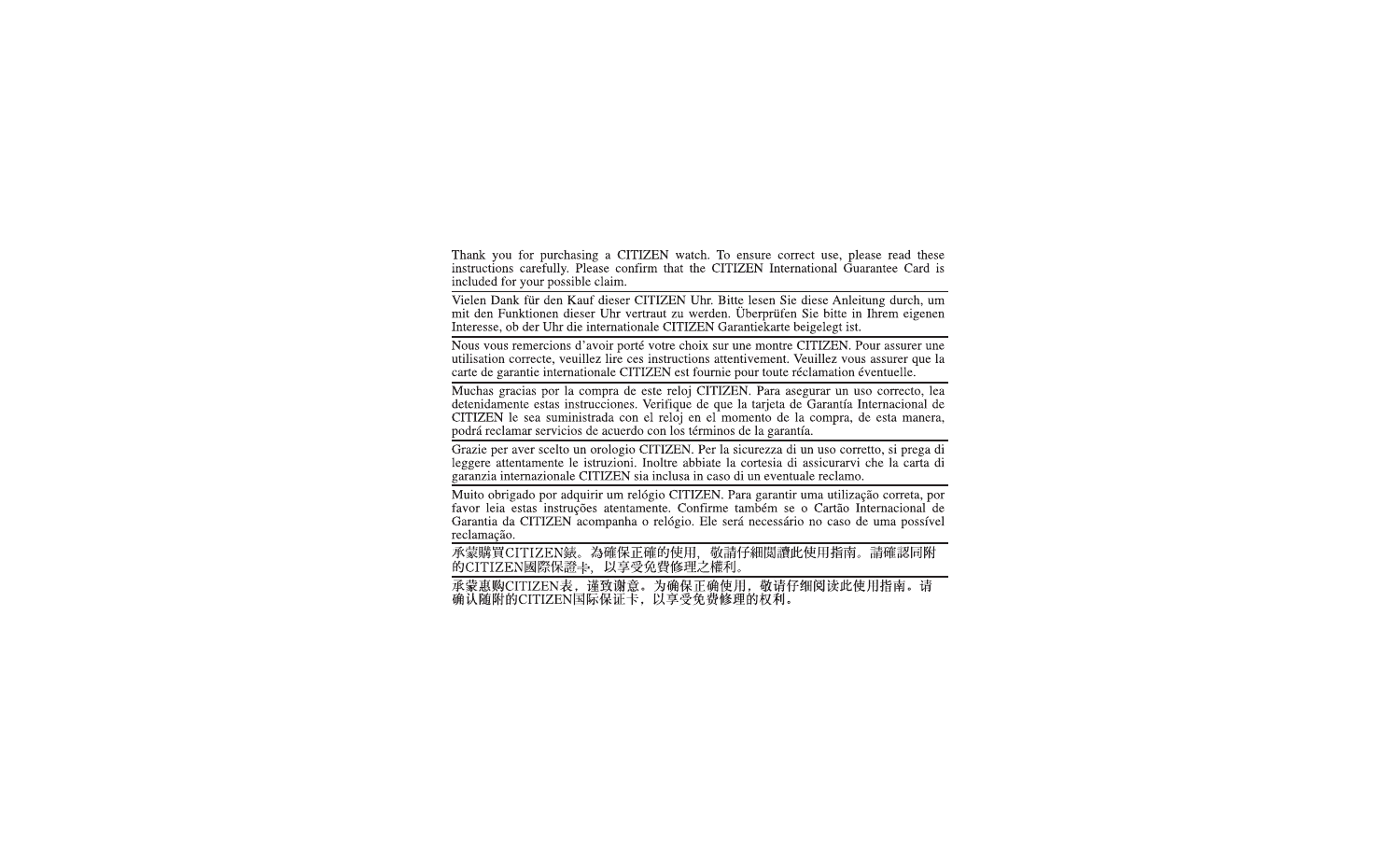## Table of Contents

English

 $\mathbf{1}$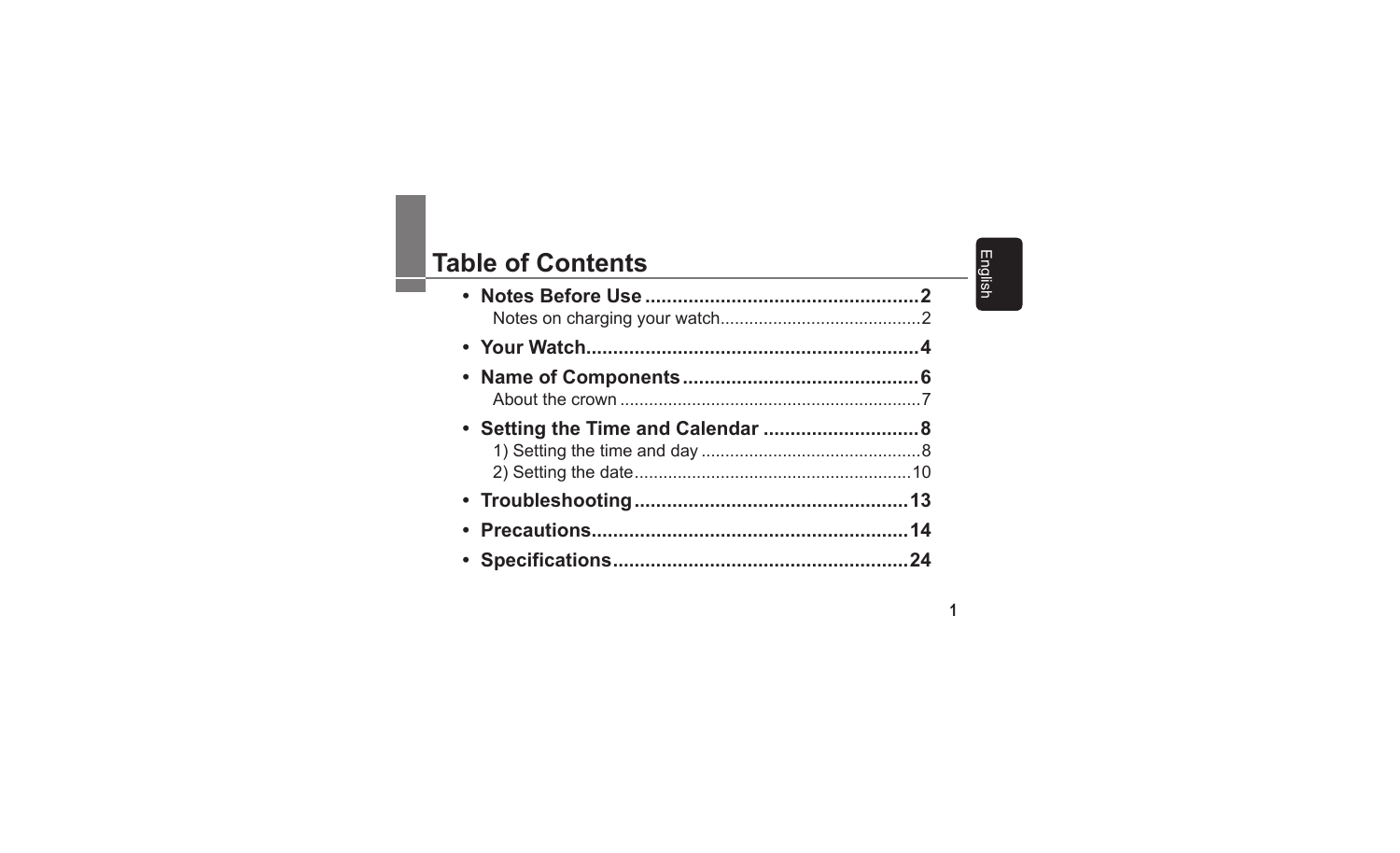## **Notes Before Use**

### **Notes on charging your watch**

This watch has a rechargeable cell which is charged by exposing the dial to light such as direct sunlight or fluorescent lamps.



#### **For optimal performance**

- Expose the watch with the dial towards direct sunlight for several hours at least once a month.
- ï After taking off the watch, put it in a position so that the dial is exposed to bright light, such as by a window.
- Before storing the watch in a dark place for an extended period of time, be sure to charge it fully.

When the watch is regularly covered with long sleeves, it may not be charged sufficiently. Try to keep the watch exposed to light sufficient for charging. Do not charge the watch at a high temperature (about  $60^{\circ}$ C/140°F or higher).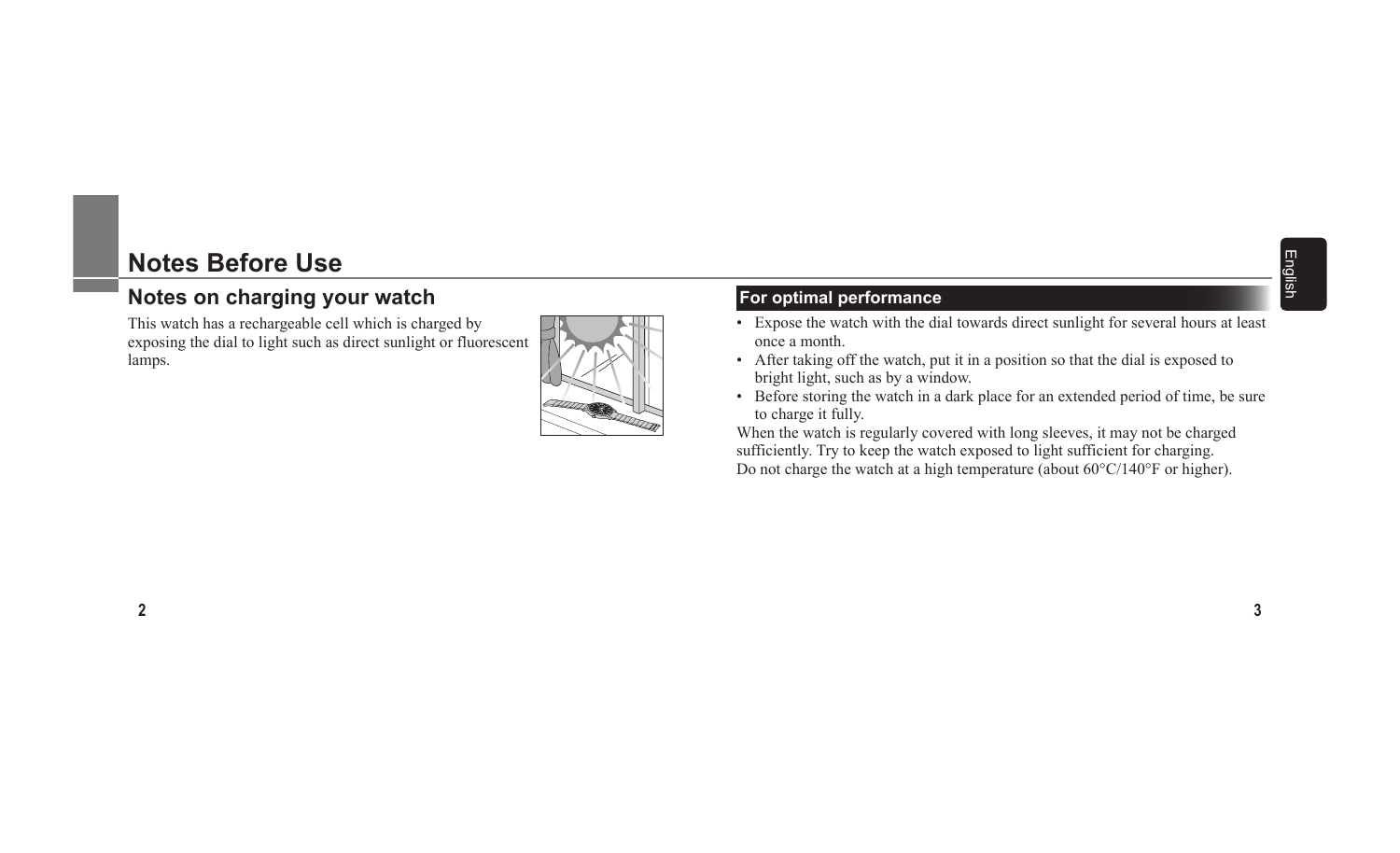#### **Eco-Drive (solar powered) watch**

The watch operates by converting sunlight and other light into electrical energy. Once the rechargeable cell is fully charged, the watch will function for approximately 6 months.

#### **Insufficient charge warning**

If the power becomes very low, the second hand advances at 2-second intervals, indicating that charging is necessary. When the second hand starts to advance at



**O** If the watch is not exposed to light within approximately 4 days after the insufficient charge warning starts, the watch will stop.

#### **Quick start function**

When the stopped watch is exposed to light, it starts operating again immediately.

 After quick start, expose the watch to light until it is fully charged. Set the correct time before using the watch.

#### **Overcharging prevention function**

Once the watch is fully charged, an overcharging prevention function will automatically activate so that it is not charged any further. No matter how much the watch is charged, it will not affect the rechargeable cell, time accuracy, functions or other performance.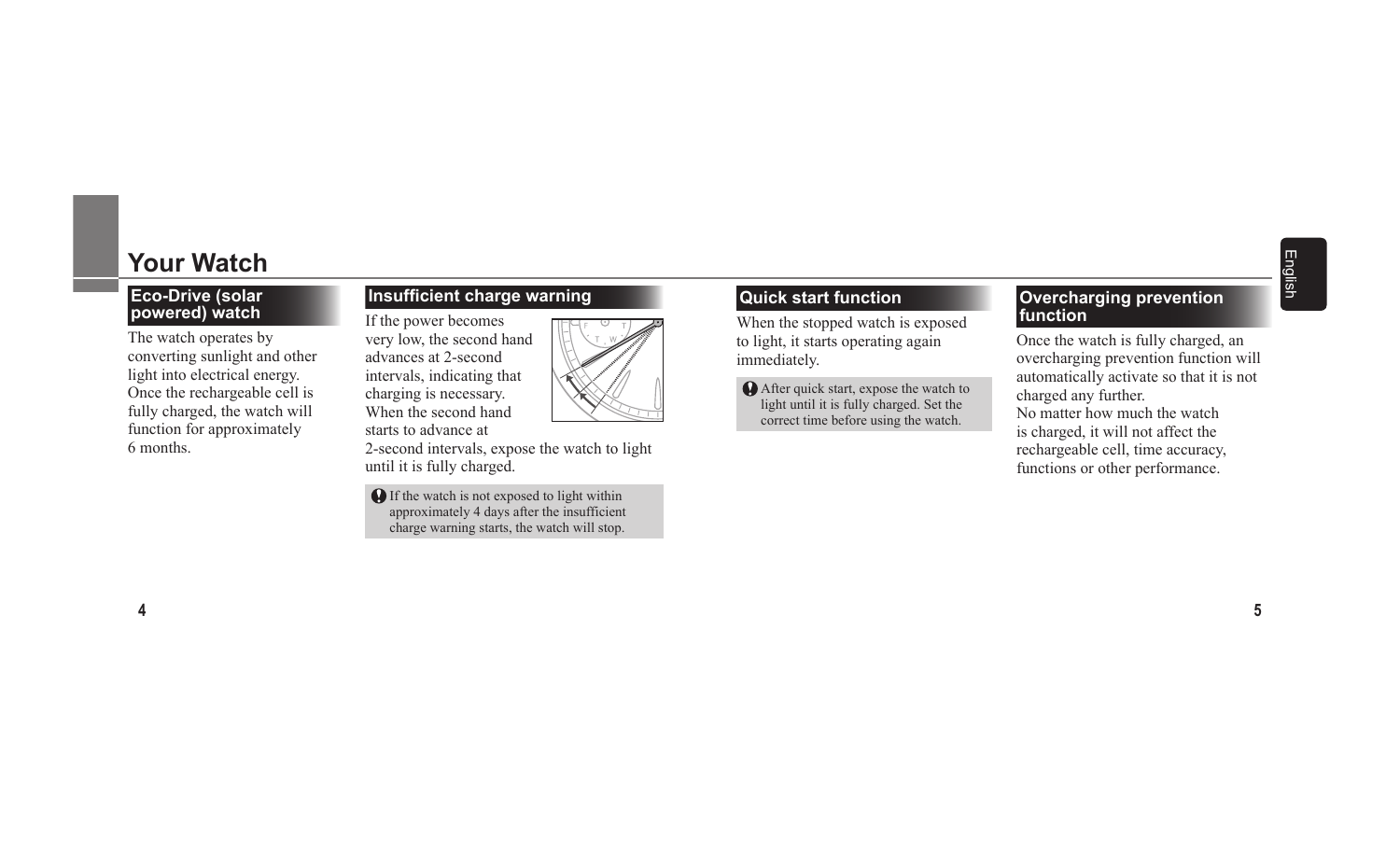## **Name of Components**



### **About the crown**

Some models use screw down system for the crown. Accidental operations can be prevented when the watch is not being operated by locking the crown. To operate the watch, release the lock.

#### **Before operation After operation**

**Unlock the crown** Rotate the crown to the left (counterclockwise).

When the screw lock is released, the crown extends to the normal position.



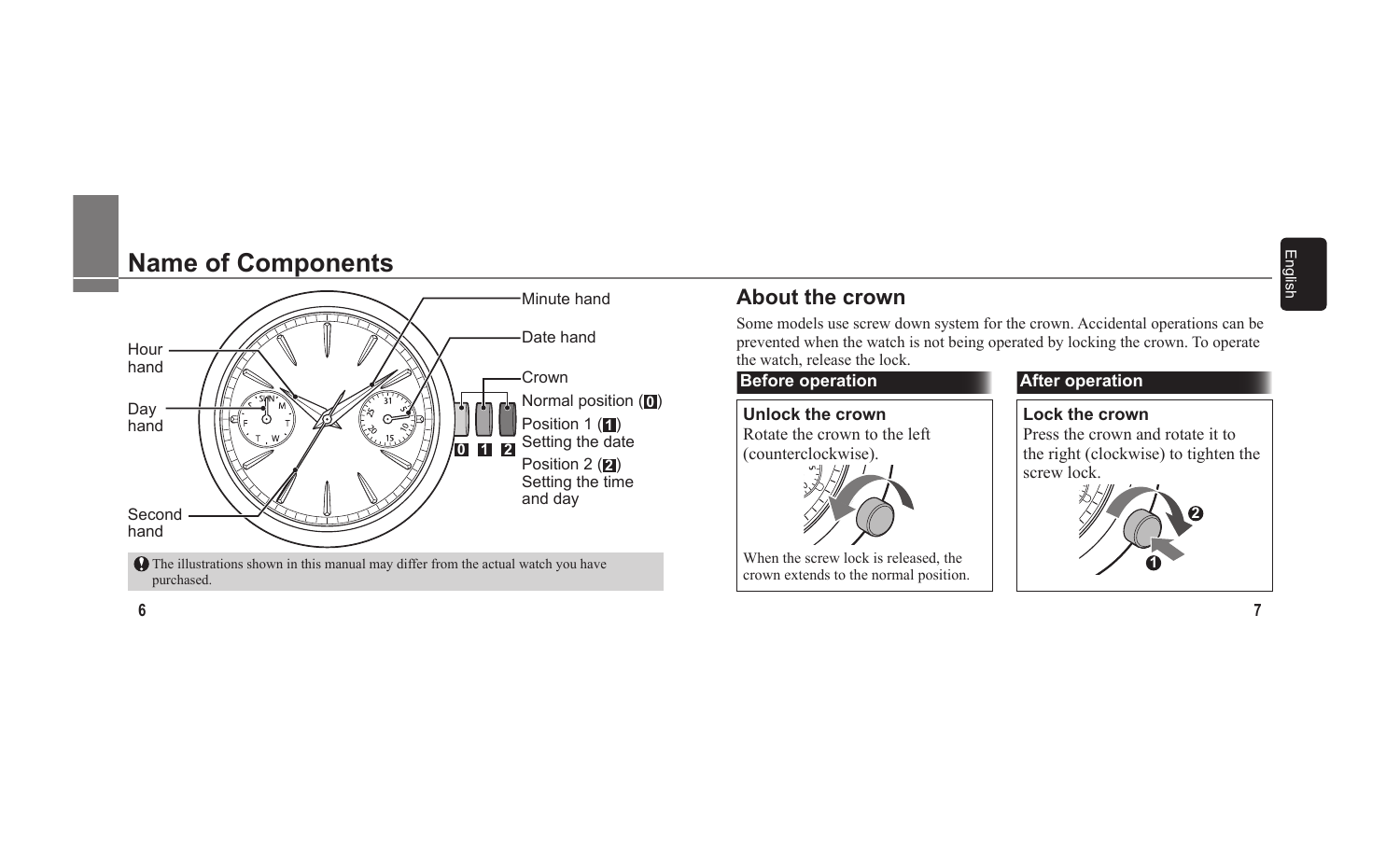## English

## **Setting the Time and Calendar**

## **1) Setting the time and day**





to set the day. (The day hand moves when the hour hand is indicating between 0 a.m. and 5 a.m.)

The day hand advances together with the hour hand and minute hand, so set the day first, and then set the time.



paying attention to a.m. and p.m.

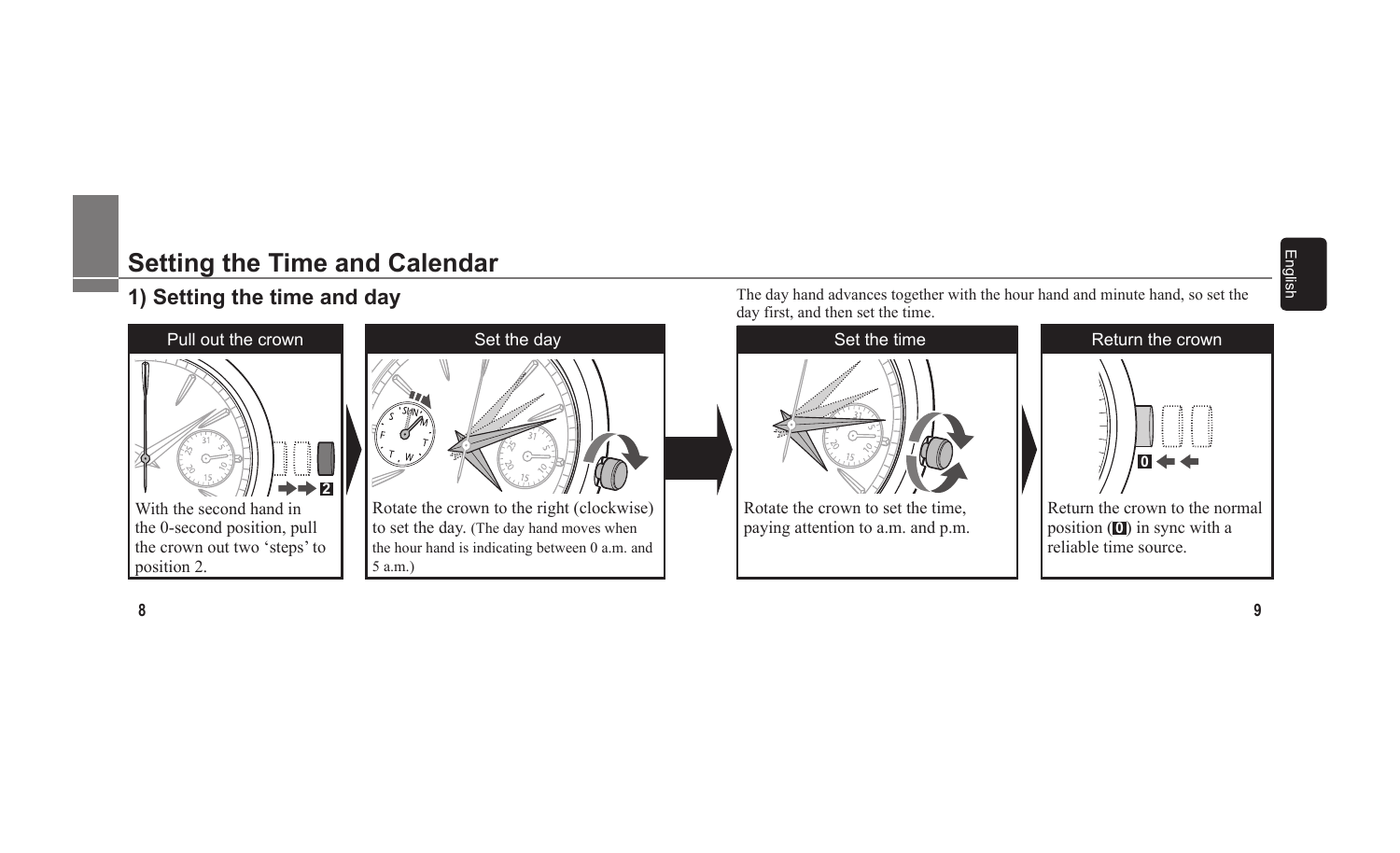#### Setting the Time and Calendar

## **2) Setting the date**



English

# **Note**

#### unlocking the crown. **Setting the day**

**About the screw down crown**

The day hand moves when the hour hand is indicating between 0 a.m. and 5 a.m. Pay attention to a.m. and p.m. when setting the time.

Release the screw lock before rotating the crown to set the time and calendar. After setting the time and calendar, be sure to press and rotate the crown to tighten the screw lock (p.7). If your watch does not have a screw down crown, operations can be performed without locking or

#### **Setting the date**

Do not change the date while the hour hand is indicating between 9 p.m. and 1 a.m. If you change the date during this time, the date may not change the following day.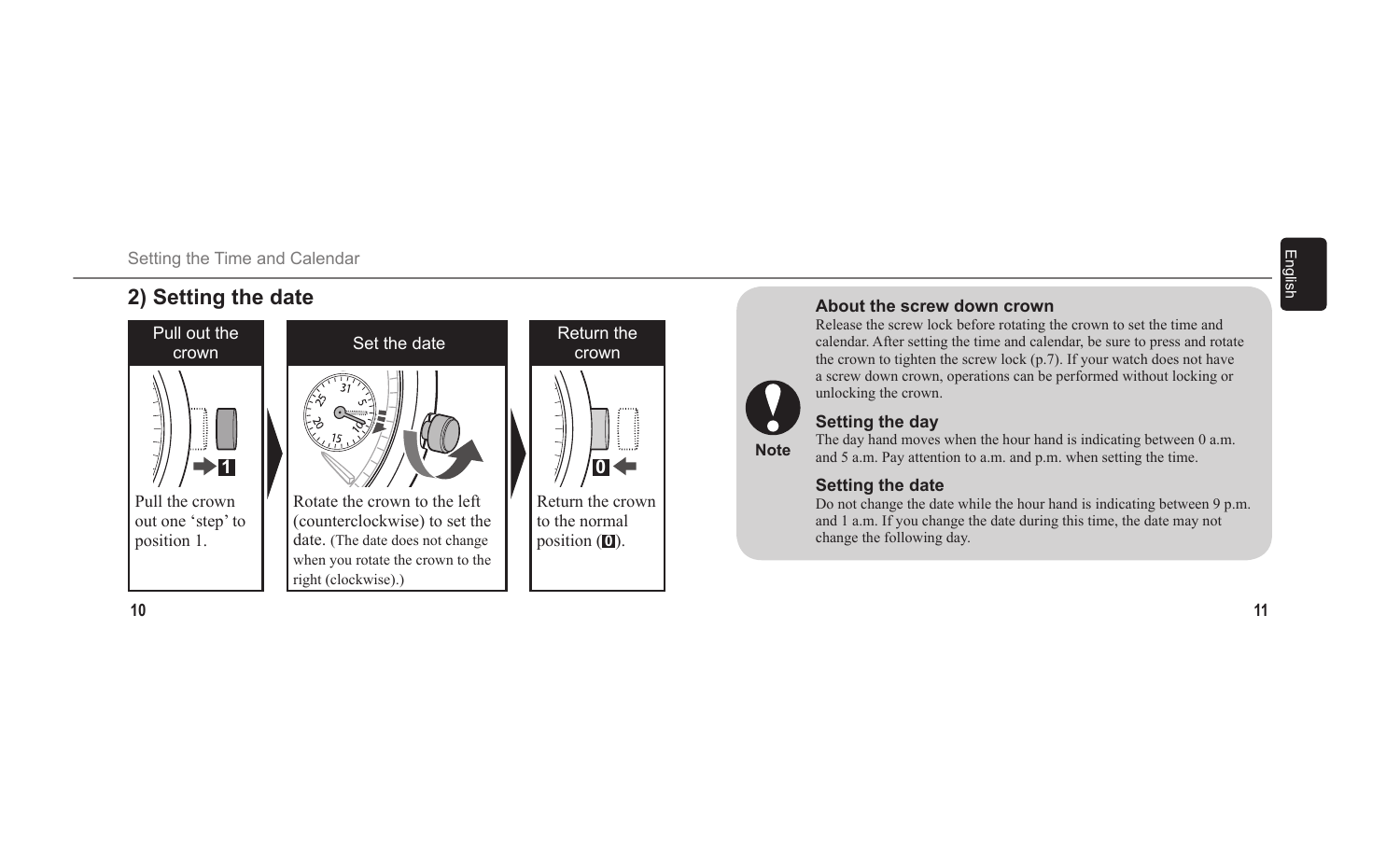#### Setting the Time and Calendar

#### **Setting the time**

- When setting the time, determine a.m. and p.m. by the time period when the day hand moves.
- Advance the minute hand by 4 or 5 minutes past the correct time, and then return it to the correct time in order to set the time more accurately.

#### **Tips**

#### **Setting the date**

The date has a 31-day cycle. Re-set the correct date at the start of March, May, July, October and December.

## **Troubleshooting**

| Problem                                                                                                                                                                                               | <b>Cause and remedy</b>                                                                                                                                               |
|-------------------------------------------------------------------------------------------------------------------------------------------------------------------------------------------------------|-----------------------------------------------------------------------------------------------------------------------------------------------------------------------|
| • The second hand moves at<br>2-second intervals.<br>• The watch has stopped.                                                                                                                         | The charge is insufficient.<br>$\rightarrow$ Charge the watch until the second hand moves<br>at 1-second intervals $(p.2)$ .                                          |
| • The day and date change<br>around noon.                                                                                                                                                             | The a.m. and p.m. are reversed.<br>$\rightarrow$ Set the correct time (a.m. or p.m.), paying<br>attention to the time period when the day hand<br>moves $(p.8, 11)$ . |
| • The second hand does not<br>move at 1-second intervals,<br>even when the watch is<br>charged.<br>• The watch does not operate<br>even when charged.<br>• The watch stops soon even<br>when charged. | Contact your dealer or Citizen Service Center.                                                                                                                        |
|                                                                                                                                                                                                       | 13                                                                                                                                                                    |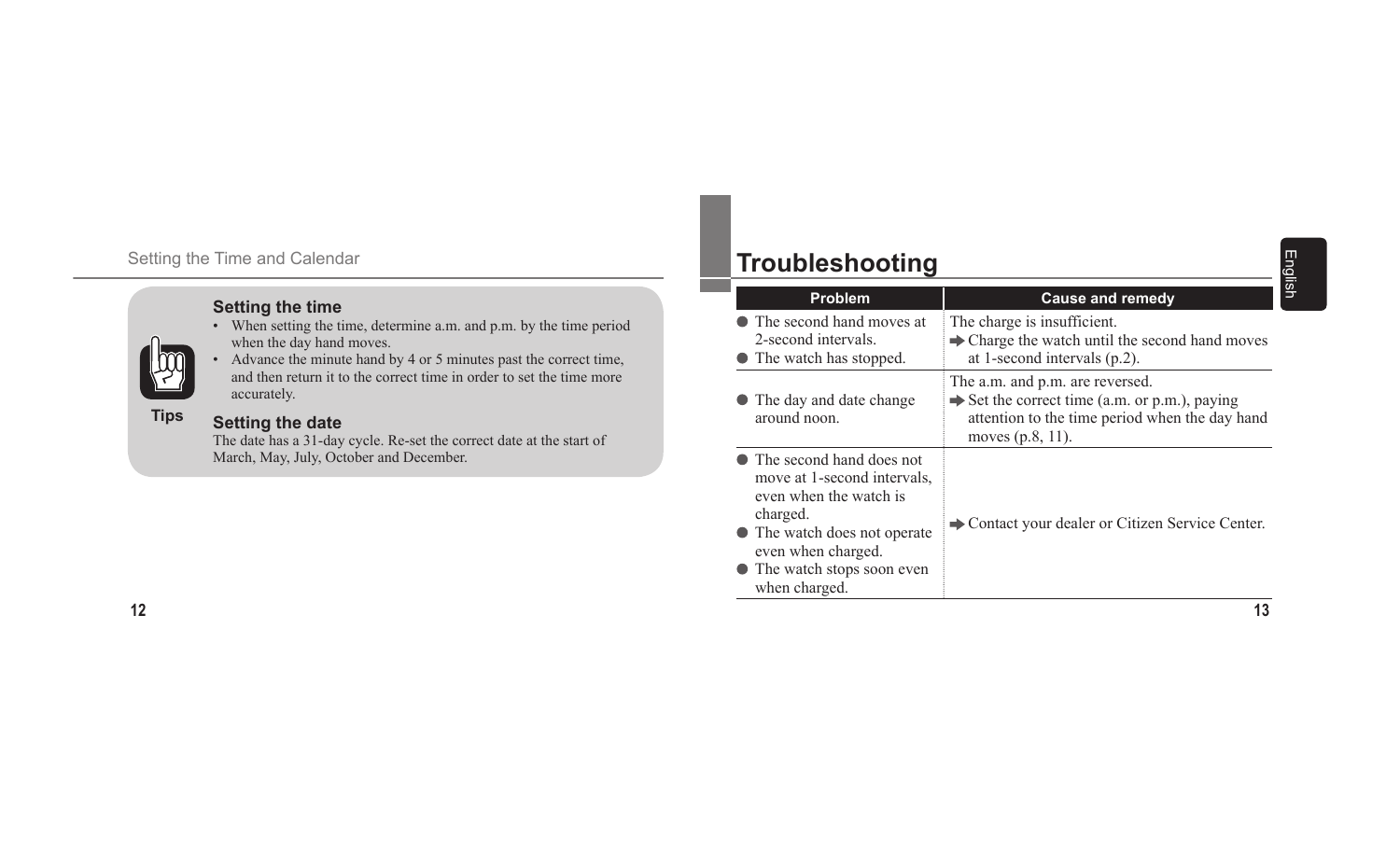## **Precautions**

#### **WARNING Water-resistance performance**

- There are several types of water-resistant watches, as shown in the following table. The unit "bar" is roughly equal to 1 atmosphere.
- For correct use within the design limits of the watch, confirm the level of waterresistance of your watch, as indicated on the dial and case, and consult the table.

|    |                                                 |                                                           |                                         | <b>Examples of use</b>                                                            |                                                                             |                                |                                                                                                                                             |                                                              |
|----|-------------------------------------------------|-----------------------------------------------------------|-----------------------------------------|-----------------------------------------------------------------------------------|-----------------------------------------------------------------------------|--------------------------------|---------------------------------------------------------------------------------------------------------------------------------------------|--------------------------------------------------------------|
| ıl | Indication                                      |                                                           | <b>Specifications</b>                   | $\sim$ movem $\geq$<br>數                                                          | $\langle \mathbb{S} \rangle$                                                | 3600<br>Ŗ                      | $\frac{1}{2}$ $\frac{1}{2}$ $\frac{1}{2}$ $\frac{1}{2}$ $\frac{1}{2}$ $\frac{1}{2}$ $\frac{1}{2}$ $\frac{1}{2}$ $\frac{1}{2}$ $\frac{1}{2}$ |                                                              |
|    | <b>Dial</b>                                     | Case<br>(case back)                                       |                                         | $\overline{(\omega)}$<br>Minor exposure to<br>water (washing face,<br>rain, etc.) | Moderate exposure<br>to water (washing,<br>kitchen work,<br>swimming, etc.) | Marine sports<br>(skin diving) | Scuba diving<br>(with air tank)                                                                                                             | Operation of the<br>crown or button with<br>moisture visible |
|    | <b>WATER RESIST or</b><br>no indication         | WATER RESIST(ANT)                                         | Water-resistant to<br>3 atmospheres     | OK                                                                                | <b>NO</b>                                                                   | <b>NO</b>                      | <b>NO</b>                                                                                                                                   | <b>NO</b>                                                    |
|    | WR 50 or<br><b>WATER RESIST 50</b>              | WATER RESIST(ANT)<br>5 bar or WATER<br>RESIST(ANT)        | Water-resistant to<br>5 atmospheres     | <b>OK</b>                                                                         | <b>OK</b>                                                                   | <b>NO</b>                      | <b>NO</b>                                                                                                                                   | <b>NO</b>                                                    |
|    | WR 100/200 or<br><b>WATER RESIST</b><br>100/200 | WATER RESIST(ANT)<br>10bar/20 bar or WATER<br>RESIST(ANT) | Water-resistant to<br>10/20 atmospheres | <b>OK</b>                                                                         | <b>OK</b>                                                                   | OK                             | <b>NO</b>                                                                                                                                   | <b>NO</b>                                                    |

\* WATER RESIST(ANT) xx bar may also be indicated as W.R. xx bar.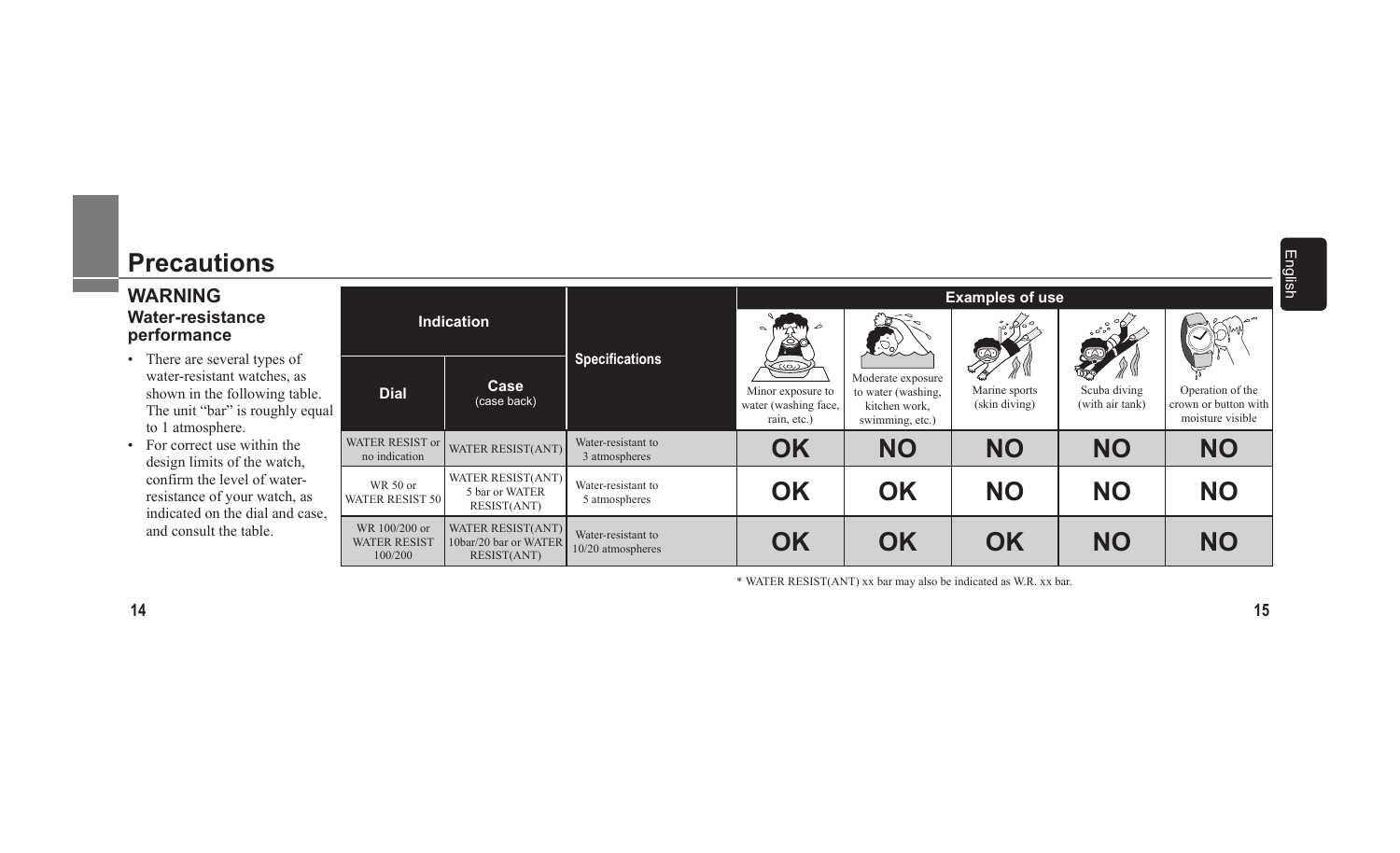#### **WARNING Water-resistance performance**

- Water-resistance for daily use (to 3 atmospheres): This type of watch is waterresistant to minor exposure to water. For example, you may wear the watch while washing your face; however, it is not designed for use underwater.
- Upgraded water-resistance for daily use (to 5 atmospheres): This type of watch is water-resistant to moderate exposure to water. You may wear the watch while swimming; however, it is not designed for use while skin diving.
- Upgraded water-resistance for daily use (to  $10/20$  atmospheres): This type of watch may be used for skin diving; however, it is not designed for scuba or saturated diving using helium gas.

#### **CAUTION**

- Be sure to use the watch with the crown pressed in (normal position). If your watch has a screw down crown, be sure to tighten the crown completely.
- Do NOT operate the crown or button with wet fingers or when the watch is wet. Water may enter the watch and compromise water-resistance.
- If the watch is used in seawater, rinse with fresh water afterward and wipe with a dry cloth.
- If moisture has entered the watch, or if the inside of the crystal is fogged up and does not become clear within a day, immediately take the watch to your dealer or Citizen Service Center for repair. Leaving the watch in such a state will allow corrosion to form inside.
- If seawater enters the watch, place the watch in a box or plastic bag and immediately take it in for repair. Otherwise, pressure inside the watch will increase, and parts (crystal, crown, buttons, etc.) may come off.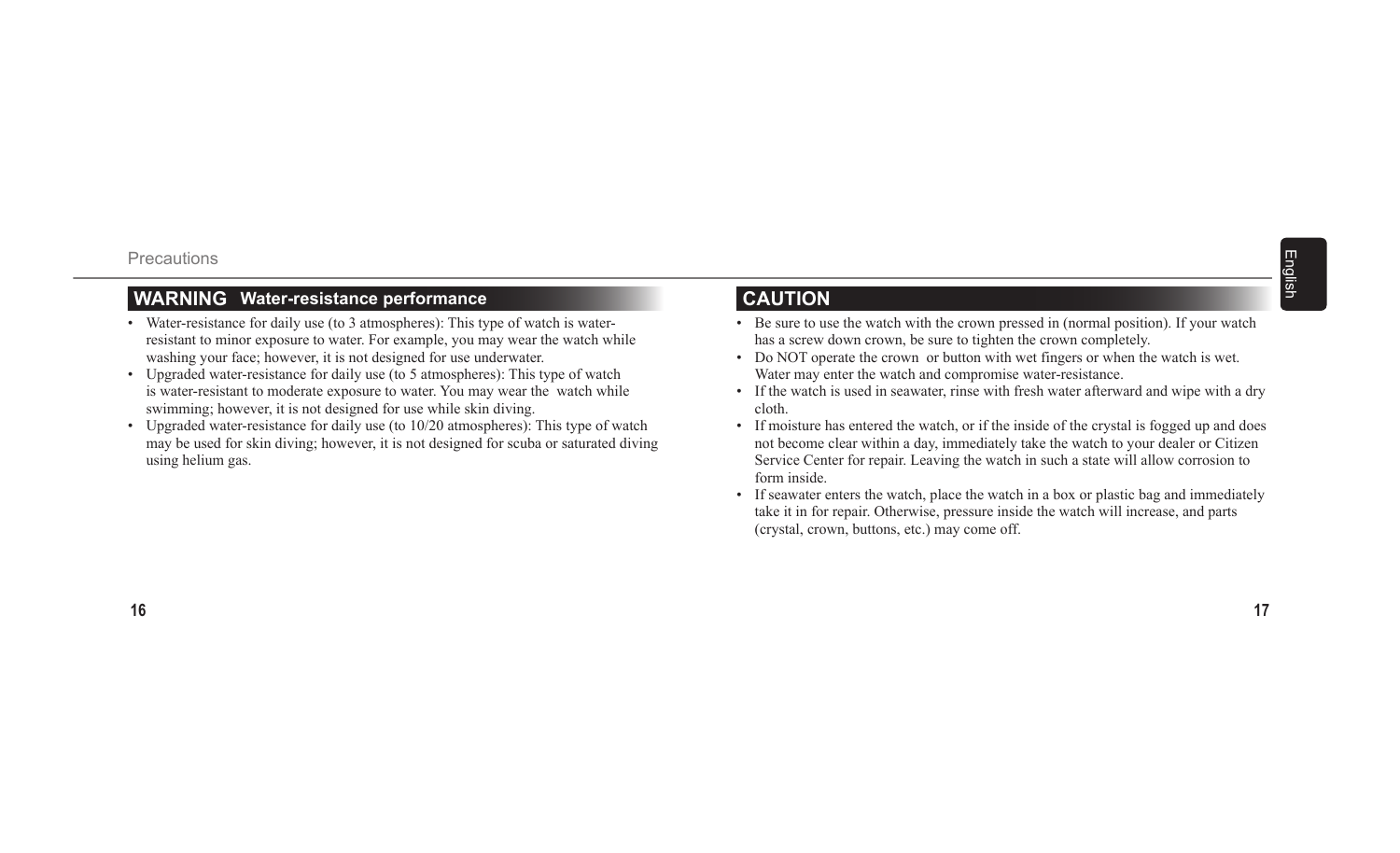#### **CAUTION Keep your watch clean**

- Leaving dust and dirt deposited between the case and crown may result in difficulty in pulling the crown out. Rotate the crown while in its normal position, from time to time, to loosen dust and dirt and then brush it off.
- Dust and dirt tend to be deposited in gaps in the back of the case or band. Deposited dust and dirt may cause corrosion and soil your clothing. Clean the watch occasionally.

#### **Cleaning the Watch**

- Use a soft cloth to wipe off dirt, perspiration and water from the case and crystal.
- Use a soft, dry cloth to wipe off perspiration and dirt from the leather band.
- To clean a metal, plastic, or rubber watchband, wash away dirt with mild soap and water. Use a soft brush to remove dust and dirt jammed in the gaps in the metal band. If your watch is not water-resistant, take it to your dealer.

**Note:** Avoid using solvents (thinner, benzine, etc.), as they may damage the finish.

#### **CAUTION Operating environment**

- Use the watch within the operating-temperature range specified in the instruction manual. Using the watch where temperatures are outside the specified range, may result in deterioration of functions or even stoppage of the watch.
- Do NOT use the watch in places where it is exposed to high temperature, such as in a sauna. Doing so may result in a skin burn.
- Do NOT leave the watch in a place where it is exposed to high temperature, such as the glove compartment or dash-board of a car. Doing so may result in deterioration of the watch, such as deformation of plastic parts.
- Do NOT place the watch close to a magnet. Timekeeping will become inaccurate if you place the watch close to magnetic health equipment such as a magnetic necklace or a magnetic latch of a refrigerator door or handbag clasp or the earphone of a mobile phone. If this has occurred, move the watch away from the magnet and reset the time.
- Do NOT place the watch close to household appliances that generate static electricity. Timekeeping may become inaccurate if the watch is exposed to strong static electricity, such as is emitted from a TV screen.

**19**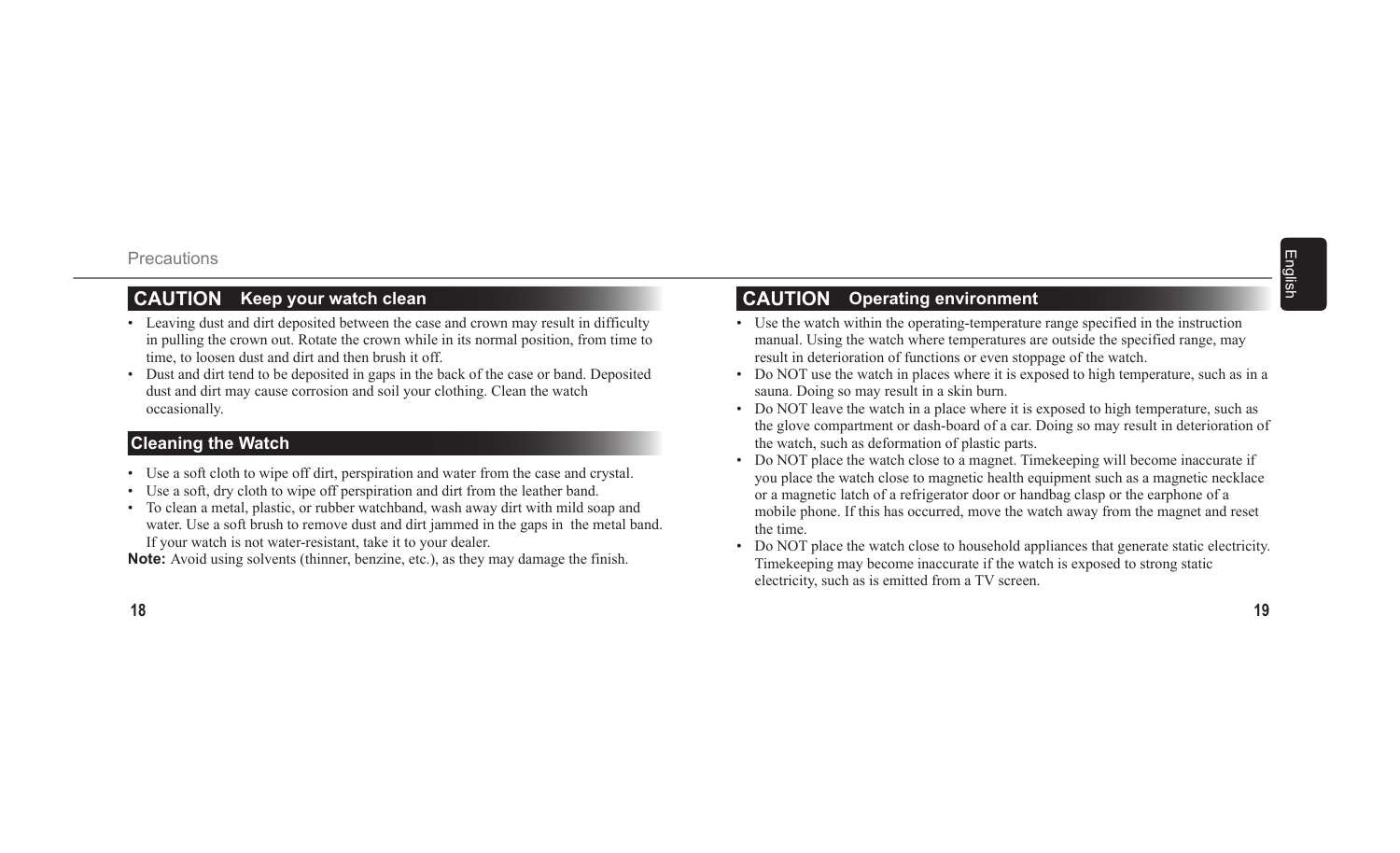- Do NOT subject the watch to a strong shock such as dropping it onto a hard floor.
- Avoid using the watch in an environment where it may be exposed to chemicals or corrosive gases. If solvents, such as thinner and benzine, or substances containing such solvents come in contact with the watch, discoloration, melting, cracking, etc. may result. If the watch comes in contact with mercury used in thermometers, the case, band or other parts may become discolored.

#### **Periodical inspections**

Your watch needs inspection once in every two or three years for safety and long use. To keep your watch water-resistant, the packing needs to be replaced regularly. Other parts need to be inspected and replaced if necessary. Ask for Citizen genuine parts upon replacement.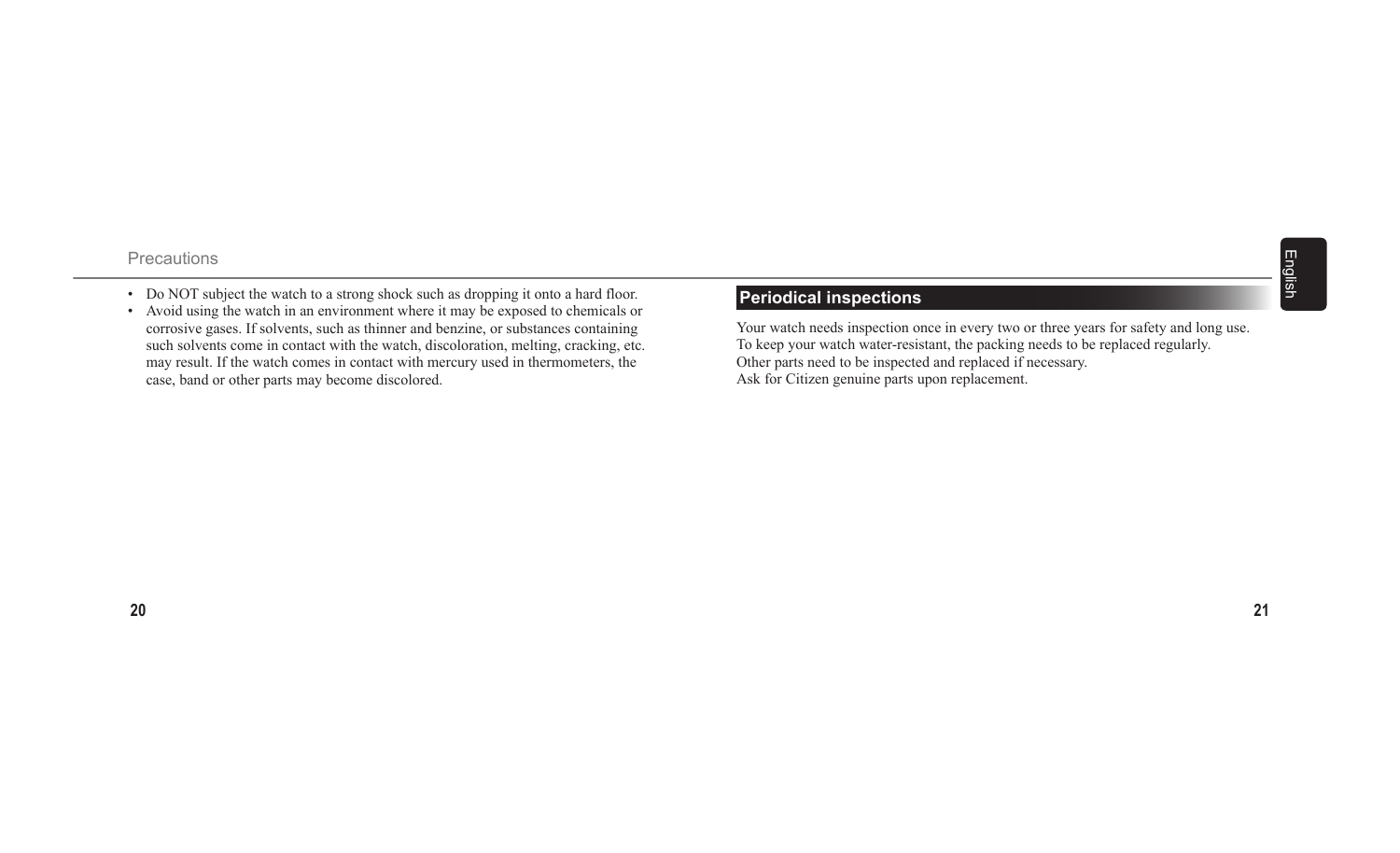#### **WARNING Handling the rechargeable cell**

- Do not remove the rechargeable cell from the watch yourself. If you must remove the cell, store it out of reach of children to avoid accidental ingestion.
- If the rechargeable cell is ingested, consult a doctor immediately.
- Do not throw away with regular trash. Please follow your local government disposal regulations to prevent the risk of fire or environmental contaminations.

## **WARNING Do not use anything other than the specified rechargeable cell**

- The watch will not operate if incorrect battery types are inserted.
- Never use a regular silver battery. The battery could overcharge during the charging process and burst, causing damage to the watch or injuries to the wearer.

### **CAUTION Charging precautions**

- Do not charge the watch in a high-temperature environment (about  $60^{\circ}$ C/140°F or more). Overheating while charging can cause the watch exterior to become discolored, the watch to deform or the movement to be damaged.
	- Example) Charging close to incandescent lighting, halogen lamps, or other lighting sources that easily become hot.
		- Charging on surfaces that can easily become hot, such as a car dashboard.
- When charging with incandescent lighting, halogen lamps, or other lighting sources that easily become hot, place the watch at least  $50 \text{ cm}$  ( $20 \text{ in.}$ ) away from the source to avoid overheating.

English